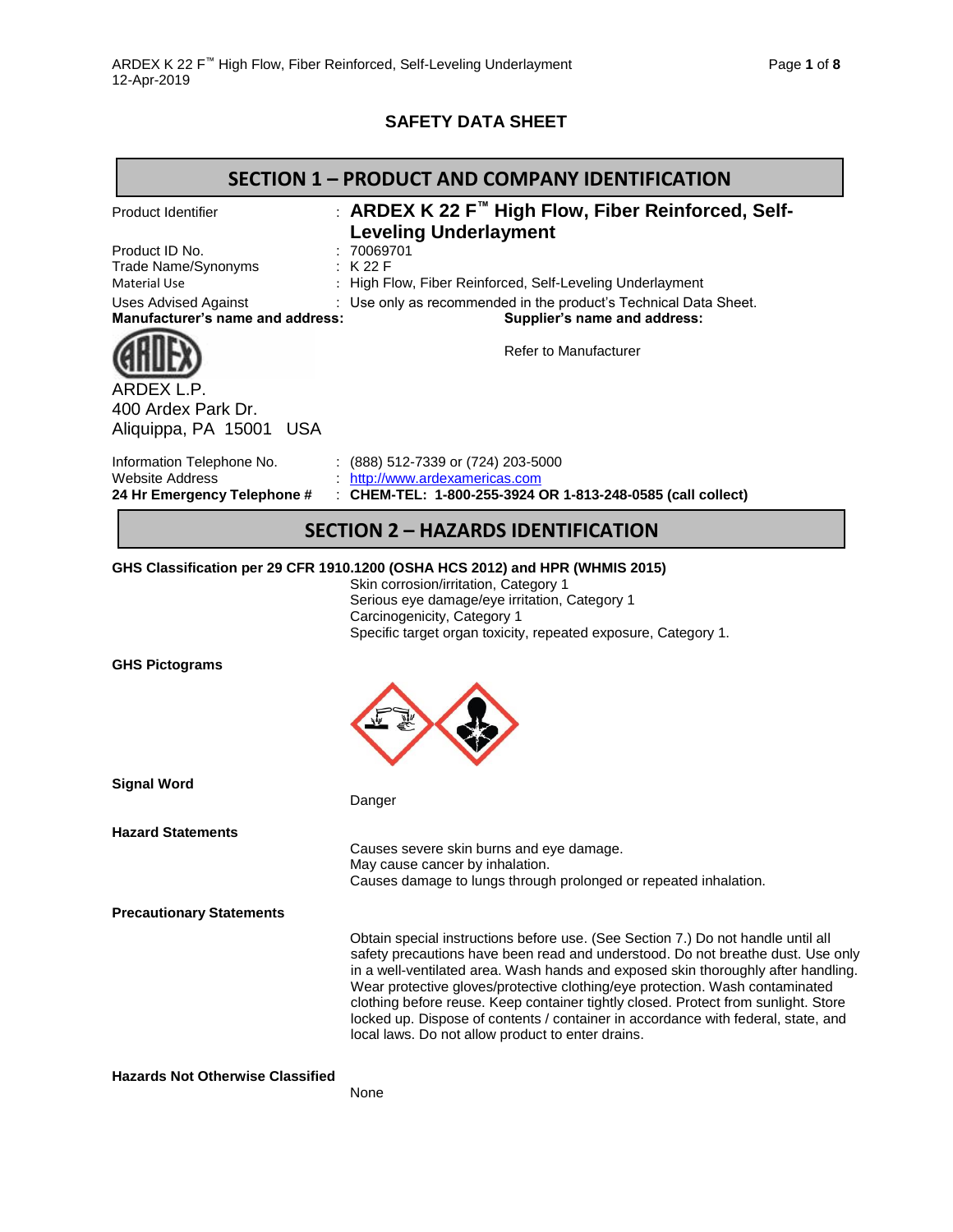## **SECTION 3 – COMPOSITION/INFORMATION ON INGREDIENTS**

| Ingredients                | CAS#       | % (by weight) |
|----------------------------|------------|---------------|
|                            |            |               |
|                            |            |               |
| Crystalline silica, quartz | 14808-60-7 | $30 - 60$     |
|                            |            |               |
| Calcium sulfate            | 7778-18-9  | $30 - 60$     |
|                            |            |               |
| Limestone                  | 1317-65-3  | $10 - 30$     |
|                            |            |               |
| Portland cement            | 65997-15-1 | $5 - 10$      |
|                            |            |               |
| VA/E copolymer             | 24937-78-8 | $1 - 5$       |
|                            |            |               |

The exact percentages of the ingredients have been withheld by the manufacturer as trade secrets.

|                                         | <b>SECTION 4 - FIRST AID MEASURES</b>                                                                                                                                                                                                                                                                                                                            |
|-----------------------------------------|------------------------------------------------------------------------------------------------------------------------------------------------------------------------------------------------------------------------------------------------------------------------------------------------------------------------------------------------------------------|
| General                                 | : Call a Poison Center or doctor if you feel unwell.                                                                                                                                                                                                                                                                                                             |
| <b>Inhalation</b>                       | Remove person to fresh air and keep at rest in a position comfortable for<br>breathing. Get medical attention.                                                                                                                                                                                                                                                   |
| <b>Skin contact</b>                     | Remove contaminated clothing. Flush affected skin with water. If irritation or rash<br>occurs, seek medical attention/advice.                                                                                                                                                                                                                                    |
| Eye contact                             | Rinse cautiously with water for several minutes. Remove contact lenses, if present<br>and easy to do. Continue rinsing. Get medical attention.                                                                                                                                                                                                                   |
| Ingestion                               | : Rinse mouth. Do NOT induce vomiting. Call a POISON CENTER or<br>doctor/physician if you feel unwell.                                                                                                                                                                                                                                                           |
| <b>Notes for Physician</b>              | : Treat symptomatically.                                                                                                                                                                                                                                                                                                                                         |
|                                         | Signs and symptoms of short-term (acute) exposure                                                                                                                                                                                                                                                                                                                |
| Inhalation                              | : Symptoms may include coughing and shortness of breath.                                                                                                                                                                                                                                                                                                         |
| <b>Skin</b>                             | Symptoms may include redness and itching. Contact with wet material, or moist<br>areas of skin, causes skin burns. Skin thickening, cracking, or fissuring may occur.                                                                                                                                                                                            |
| Eyes                                    | Direct contact may strongly irritate or burn the eyes. Could cause blindness.                                                                                                                                                                                                                                                                                    |
| Ingestion                               | : Symptoms such as gastric pain, nausea, vomiting, and diarrhea may occur.                                                                                                                                                                                                                                                                                       |
| Effects of long-term (chronic) exposure |                                                                                                                                                                                                                                                                                                                                                                  |
|                                         | Prolonged inhalation may cause adverse lung effects with symptoms including<br>coughing and shortness of breath. Repeated or prolonged inhalation of fine dusts<br>may cause severe scarring of the lungs, a disease called silicosis, and alveolar<br>proteinosis (lower lung disease). Silicosis has been linked to kidney damage and<br>autoimmune disorders. |
|                                         | Indication of need for immediate medical attention or special treatment                                                                                                                                                                                                                                                                                          |
|                                         | Difficulty breathing persists after removing the person to fresh air.<br>Any burn to the skin.<br>Any exposure to the eye which causes irritation.<br>Ingestion.                                                                                                                                                                                                 |
|                                         | <b>SECTION 5 - FIRE FIGHTING MEASURES</b>                                                                                                                                                                                                                                                                                                                        |

| Suitable extinguishing media | : Carbon dioxide, dry chemical powder, foam.                                                                                                               |
|------------------------------|------------------------------------------------------------------------------------------------------------------------------------------------------------|
|                              | <b>Unsuitable extinguishing media</b> : Water. Water will damage the paper bags. Contact of the product with water will<br>form caustic alkaline material. |
|                              | Hazardous combustion products: Calcium oxide, calcium oxalate, acetic acid, formic acid, formaldehydes, carbon<br>monoxide, and carbon dioxide.            |

**Special fire-fighting procedures/equipment**

F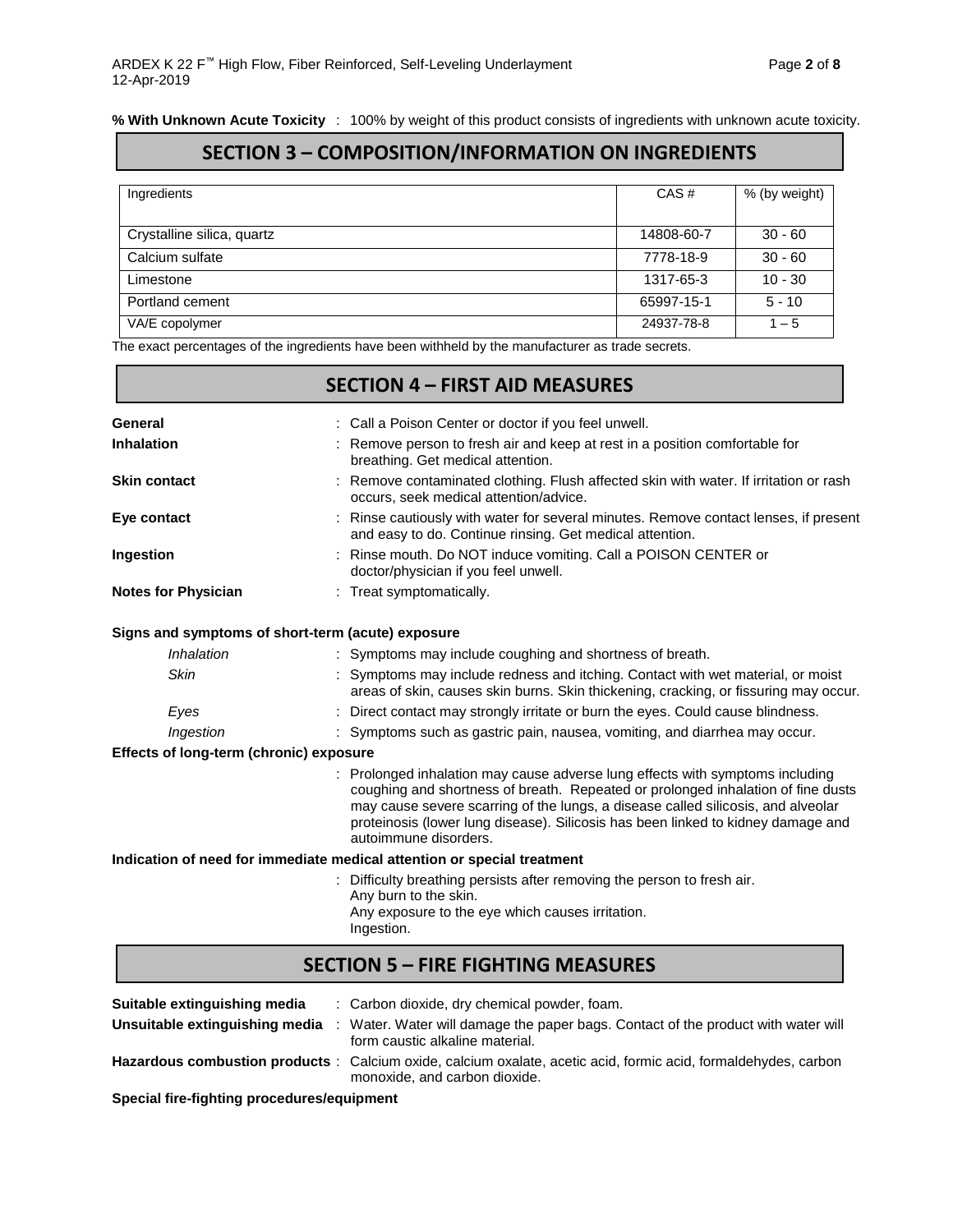|                                         | : Firefighters should wear proper protective equipment and self-contained breathing<br>apparatus with full face piece operated in positive pressure mode. Move<br>containers from fire area if safe to do so. |
|-----------------------------------------|---------------------------------------------------------------------------------------------------------------------------------------------------------------------------------------------------------------|
| <b>Environmental precautions</b>        | : Do not allow material to enter drains or contaminate ground water system.                                                                                                                                   |
| Fire hazards/conditions of flammability |                                                                                                                                                                                                               |
|                                         | : Product is not flammable. Packaging is paper and plastic.                                                                                                                                                   |

**Flammability classification (OSHA 29 CFR 1910.1200, WHMIS 2015)**

: Not flammable

| <b>SECTION 6 - ACCIDENTAL RELEASE MEASURES</b>        |                                                                                                                                                                                                                                                                                                                                                                 |  |  |  |  |
|-------------------------------------------------------|-----------------------------------------------------------------------------------------------------------------------------------------------------------------------------------------------------------------------------------------------------------------------------------------------------------------------------------------------------------------|--|--|--|--|
| <b>Personal precautions</b>                           | : Restrict access to area until completion of clean-up. All persons dealing with<br>clean-up should wear the appropriate chemically protective equipment.                                                                                                                                                                                                       |  |  |  |  |
| <b>Protective equipment</b>                           | : Refer to Section 8 for additional information on acceptable personal protective<br>equipment.                                                                                                                                                                                                                                                                 |  |  |  |  |
| <b>Emergency Procedures</b>                           | : This product does not contain chemicals requiring EPA notification for spills. In<br>case of a chemical spill, call the emergency telephone number listed in Section 1.<br>US CERCLA Reportable quantity (RQ): None reported.                                                                                                                                 |  |  |  |  |
| Methods and materials for containment and cleaning up |                                                                                                                                                                                                                                                                                                                                                                 |  |  |  |  |
|                                                       | : Ventilate area of release. Stop spill or leak at source if safely possible. Contain<br>material, preventing it from entering sewer lines or waterways. Using HEPA<br>vacuum, or other dustless methods, gather up spilled material and place in<br>suitable container for later disposal (see Section 13). Notify the appropriate<br>authorities as required. |  |  |  |  |
| <b>Prohibited materials</b>                           | : Avoid adding water. This product becomes alkaline when wet.                                                                                                                                                                                                                                                                                                   |  |  |  |  |
| <b>Environmental precautions</b>                      | : Do not allow product to enter drains or waterways. Do not allow material to<br>contaminate ground water system.                                                                                                                                                                                                                                               |  |  |  |  |

### **Reference to other sections** : See Section 13 for disposal information.

# **SECTION 7 – HANDLING AND STORAGE**

| <b>Special instructions</b>                           | : Use ventilation to control levels of dust in the work area.                                                                                                                                                                                                                                                                                                                                                                                                                                                   |
|-------------------------------------------------------|-----------------------------------------------------------------------------------------------------------------------------------------------------------------------------------------------------------------------------------------------------------------------------------------------------------------------------------------------------------------------------------------------------------------------------------------------------------------------------------------------------------------|
| Safe handling procedures                              | : Wear chemically resistant protective equipment during handling. Use in a<br>well-ventilated area. Training the workers on the potential health hazards<br>associated with product dust is important. Secondary inhalation exposures could<br>occur when cleaning equipment, or when removing or laundering the clothing. Do<br>not breathe dust. Avoid and control operations which create dust. Keep containers<br>tightly closed when not in use. Wash hands and exposed skin thoroughly after<br>handling. |
| <b>Storage requirements</b>                           | : Store in a cool, dry place. Store away from heat and open flame. Avoid storing in<br>direct sunlight. Store in original container. Keep tightly closed when not in use.<br>Store locked up. Keep out of reach of children.                                                                                                                                                                                                                                                                                    |
| Incompatible materials<br>Special packaging materials | : Keep away from strong acids and oxidizing agents. (See Section 10.)<br>: Always keep in containers made of the same materials as the supply container.                                                                                                                                                                                                                                                                                                                                                        |

### **SECTION 8 – EXPOSURE CONTROLS AND PERSONAL PROTECTION**

| <b>Permissible Exposure Limits</b> | No exposure limits have been established for the product itself. Below are |  |
|------------------------------------|----------------------------------------------------------------------------|--|
|                                    | exposure limits for the components in the product.                         |  |

| Threshold Limit Values | CAS # | ACGIH      | $\overline{\phantom{a}}$<br>╹┕Ѵ |          | OSHA PEL |
|------------------------|-------|------------|---------------------------------|----------|----------|
| for the Ingredients    |       | <b>TWA</b> | STEL                            | РF<br>ᄂᄂ | STEL     |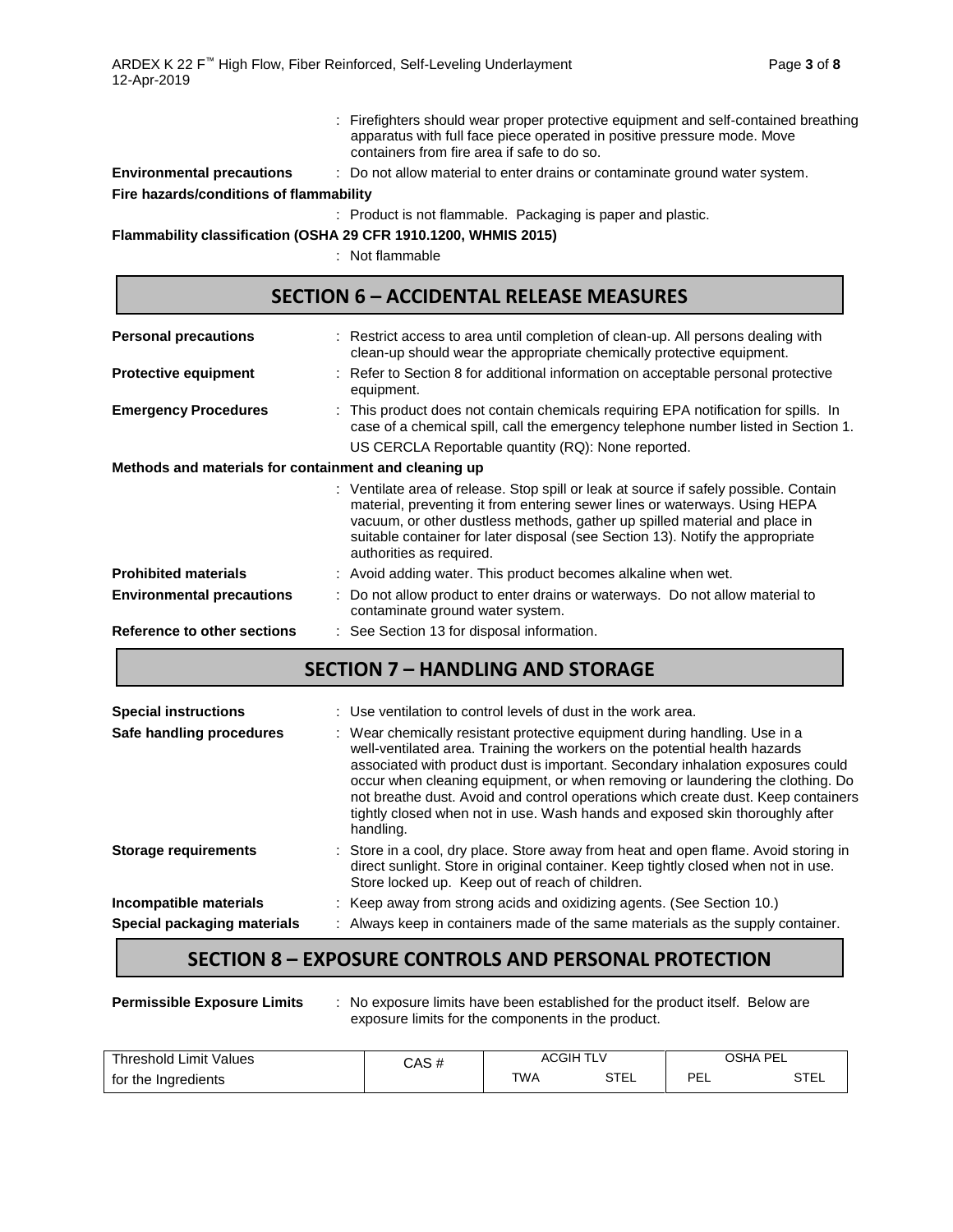| Crystalline silica, quartz | 14808-60-7 | $0.025 \,\mathrm{mg/m^3}$<br>(respirable<br>fraction)                              | N/Av | $0.05 \,\mathrm{mg/m^3}$<br>(respirable)<br>(final rule<br>limit) | N/Av |
|----------------------------|------------|------------------------------------------------------------------------------------|------|-------------------------------------------------------------------|------|
| Calcium sulfate            | 7778-18-9  | 10 mg/m $3$<br>(inhalable)                                                         | N/Av | 15 mg/m $3$<br>(Total dust);<br>5 mg/ $m3$<br>(respirable)        | N/Av |
| Limestone                  | 1317-65-3  | <b>TLV</b><br>Withdrawn<br>In 2007                                                 | N/Av | 15 mg/m $3$<br>(Total dust);<br>5 mg/m $3$<br>(respirable)        | N/Av |
| Portland cement            | 65997-15-1 | 1 mg/m $3$<br>(respirable, no<br>asbestos and<br>$< 1\%$<br>crystalline<br>silica) | N/Av | 15 mg/m $3$<br>(Total dust);<br>5 mg/ $m3$<br>(respirable)        | N/Av |
| VA/E copolymer             | 24937-78-8 | 10 mg/m $3$<br>Total dust);<br>$3$ mg/m <sup>3</sup><br>(respirable)               | N/Av | 15 mg/m $3$<br>(Total dust);<br>5 mg/ $m3$<br>(respirable)        | N/Av |

| <b>Engineering Controls</b>          | : Use general ventilation in combination with local exhaust ventilation with HEPA<br>filtration to maintain air concentrations below recommended exposure limits.<br>Ventilation should effectively remove and prevent buildup of any dust generated<br>from the handling of this product.                                                                    |  |  |  |
|--------------------------------------|---------------------------------------------------------------------------------------------------------------------------------------------------------------------------------------------------------------------------------------------------------------------------------------------------------------------------------------------------------------|--|--|--|
| <b>Personal Protective Equipment</b> |                                                                                                                                                                                                                                                                                                                                                               |  |  |  |
| Eye / face protection                | : Safety glasses or chemical goggles must be worn when using this product.<br>Additionally, a face shield is recommended if splashing is possible.                                                                                                                                                                                                            |  |  |  |
| <b>Skin protection</b>               | : Wear chemical resistant protective clothing and impervious gloves. Glove<br>materials such as nitrile rubber or Viton (fluorocarbon rubber) are recommended.                                                                                                                                                                                                |  |  |  |
| <b>Body protection</b>               | : Where extensive exposure to product is possible, use resistant coveralls, apron<br>and boots to prevent contact.                                                                                                                                                                                                                                            |  |  |  |
| <b>Respiratory protection</b>        | : If work process generates excessive quantities of dust, or exposures in excess of<br>any PEL, wear an appropriate particulate respirator (dust mask). Mask should be<br>rated at N-95 or higher.                                                                                                                                                            |  |  |  |
| Site safety equipment                | : An eyewash station and safety shower should be made available in the immediate<br>working area.                                                                                                                                                                                                                                                             |  |  |  |
| General hygiene considerations :     | Avoid contact with eyes, skin and clothing. Do not breathe dust. Do not eat, drink<br>or smoke when using this product. Clean all equipment and clothing at end of<br>each work shift. This product contains crystalline silica. Comply with all<br>requirements within OSHA Standard 29 CFR § 1926.1153 - Respirable crystalline<br>silica for Construction. |  |  |  |

### **SECTION 9 – PHYSICAL AND CHEMICAL PROPERTIES**

| <b>Physical state</b>                       | : solid     | Appearance                                 |        | : white powder  |
|---------------------------------------------|-------------|--------------------------------------------|--------|-----------------|
| Odor                                        | $:$ No odor | Odor threshold                             |        | : $N/Av$        |
| рH                                          | $: 10 - 12$ | <b>Specific gravity</b>                    |        | $: 2.7 - 3.1$   |
| <b>Boiling point</b>                        | : $N/Ap$    | Coefficient of water/oil distribution      | ÷      | N/Av            |
| <b>Melting/Freezing point</b>               | : N/Av      | Solubility in water                        |        | : $<$ 55 g/L    |
| Vapor pressure (mm Hg @ 20°C / 68°F) : N/Av |             | Evaporation rate ( $n$ -Butyl acetate = 1) | $\sim$ | N/Ap            |
| Vapor density (Air = 1)                     | : N/Av      | Volatiles (% by weight)                    |        | : N/Av          |
| Volatile organic compounds (VOCs) : 0 g/L   |             |                                            |        |                 |
| Particle size                               | : N/Av      | <b>Flammability classification</b>         |        | : Not flammable |
| <b>Flash point</b>                          | : N/Av      | Lower flammable limit (% by vol)           |        | Not available   |
| Flash point method                          | : $N/Av$    | Upper flammable limit (% by vol)           | ÷      | Not available   |
| <b>Auto-ignition temperature</b>            | : $N/Av$    | <b>Decomposition temperature</b>           |        | Not available   |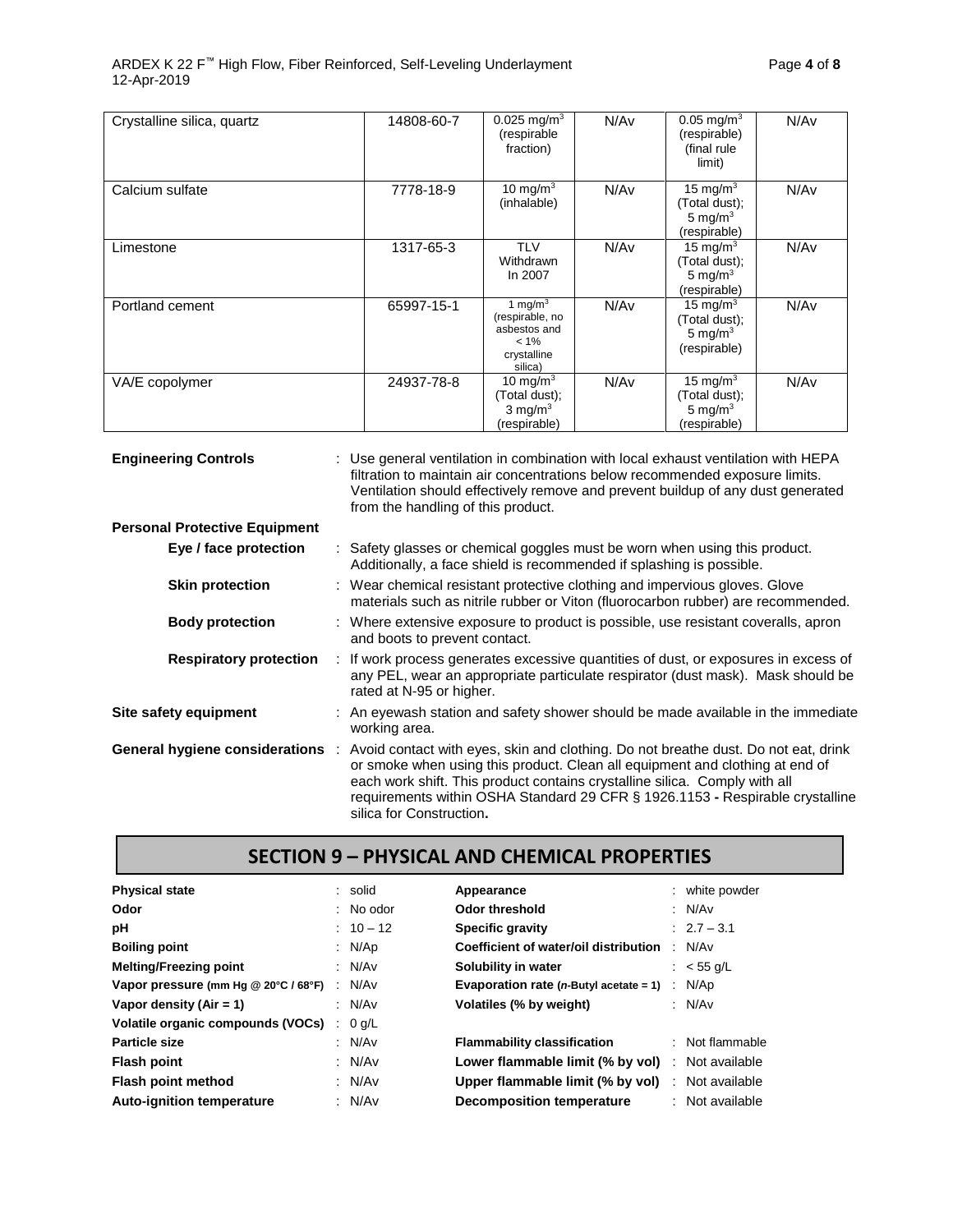| Viscosity |                                                                     | Not available | <b>Oxidizing properties</b> | : Not available |
|-----------|---------------------------------------------------------------------|---------------|-----------------------------|-----------------|
|           | Explosion data: Sensitivity to mechanical impact / static discharge |               |                             |                 |

**:** Not expected to be sensitive to mechanical impact or static discharge.

## **SECTION 10 – REACTIVITY AND STABILITY INFORMATION**

| <b>Reactivity</b>                      | : Contact with water may cause hydration and formation of caustic calcium<br>hydroxide. |
|----------------------------------------|-----------------------------------------------------------------------------------------|
| <b>Stability</b>                       | : Stable under the recommended storage and handling conditions prescribed.              |
| <b>Hazardous reactions</b>             | : Hazardous polymerization does not occur.                                              |
| <b>Conditions to avoid</b>             | : High temperatures.                                                                    |
| Materials to avoid and incompatibility |                                                                                         |

: Oxidizing agents. Strong acids.

**Hazardous decomposition products**

: None known, refer to hazardous combustion products in Section 5.

## **SECTION 11 – TOXICOLOGICAL INFORMATION**

| <b>Routes of exposure</b><br><b>Symptoms of exposure</b>                                                                                                            | : Inhalation: YES<br>: See Section 4. |                  |            | Skin Absorption: NO Skin and Eyes: Yes Ingestion: YES |  |  |  |  |  |  |
|---------------------------------------------------------------------------------------------------------------------------------------------------------------------|---------------------------------------|------------------|------------|-------------------------------------------------------|--|--|--|--|--|--|
| <b>Calculated Acute Toxicity Estimates for the Product</b>                                                                                                          |                                       |                  |            |                                                       |  |  |  |  |  |  |
| Inhalation                                                                                                                                                          | : Not Available                       |                  |            |                                                       |  |  |  |  |  |  |
| Oral                                                                                                                                                                | : Not Available                       |                  |            |                                                       |  |  |  |  |  |  |
| Dermal                                                                                                                                                              | : Not Available                       |                  |            |                                                       |  |  |  |  |  |  |
| <b>Toxicological data</b><br>: There are insufficient data for estimating the product's acute toxicity. See below<br>for individual ingredient acute toxicity data. |                                       |                  |            |                                                       |  |  |  |  |  |  |
| <b>Acute Toxicity Parameters</b>                                                                                                                                    | CAS#                                  | LC50, Inhalation | LD50, Oral | LD50, Dermal                                          |  |  |  |  |  |  |
| for the Ingredients                                                                                                                                                 |                                       | mg/L, Rat, 4 hr  | mg/kg, rat |                                                       |  |  |  |  |  |  |
| Crystalline silica, quartz                                                                                                                                          | 14808-60-7                            | N/Av             | N/Av       | N/Av                                                  |  |  |  |  |  |  |
| Calcium sulfate                                                                                                                                                     | 7778-18-9                             | N/Av             | > 3,000    | N/Av                                                  |  |  |  |  |  |  |
| Limestone                                                                                                                                                           | 1317-65-3                             | N/Av             | 6,450      | N/Av                                                  |  |  |  |  |  |  |
| Portland cement                                                                                                                                                     | 65997-15-1                            | N/Av             | N/Av       | N/Av                                                  |  |  |  |  |  |  |
| VA/E copolymer                                                                                                                                                      | 24937-78-8                            | N/Av             | > 1,000    | N/Av                                                  |  |  |  |  |  |  |

| <b>Skin corrosion or irritation</b>                    | : Causes skin corrosion when wet.                                                                                                                                                                                                                                                                      |
|--------------------------------------------------------|--------------------------------------------------------------------------------------------------------------------------------------------------------------------------------------------------------------------------------------------------------------------------------------------------------|
| Serious eye damage / eye irritation                    |                                                                                                                                                                                                                                                                                                        |
|                                                        | : Causes eye burns. May cause blindness.                                                                                                                                                                                                                                                               |
|                                                        | Respiratory or skin sensitization : Portland cement may cause an allergic skin reaction, in hypersensitive individuals<br>possibly due to trace amounts of chromium.                                                                                                                                   |
| Germ cell mutagenicity                                 | : None known.                                                                                                                                                                                                                                                                                          |
| <b>Carcinogenic status</b>                             | : This product contains Crystalline silica. Crystalline silica (respirable size) is<br>classified as carcinogenic by inhalation by IARC (Group 1), ACGIH (Group A2),<br>NTP (Group 1) and OSHA (OSHA Select carcinogen). No other components are<br>listed as carcinogens by ACGIH, IARC, OSHA or NTP. |
| <b>Reproductive toxicity</b>                           | : None known.                                                                                                                                                                                                                                                                                          |
| <b>Specific Target Organ Toxicity, Single Exposure</b> |                                                                                                                                                                                                                                                                                                        |
|                                                        | and the contract of the contract of the contract of the contract of the contract of the contract of the contract of                                                                                                                                                                                    |

: May cause respiratory irritation.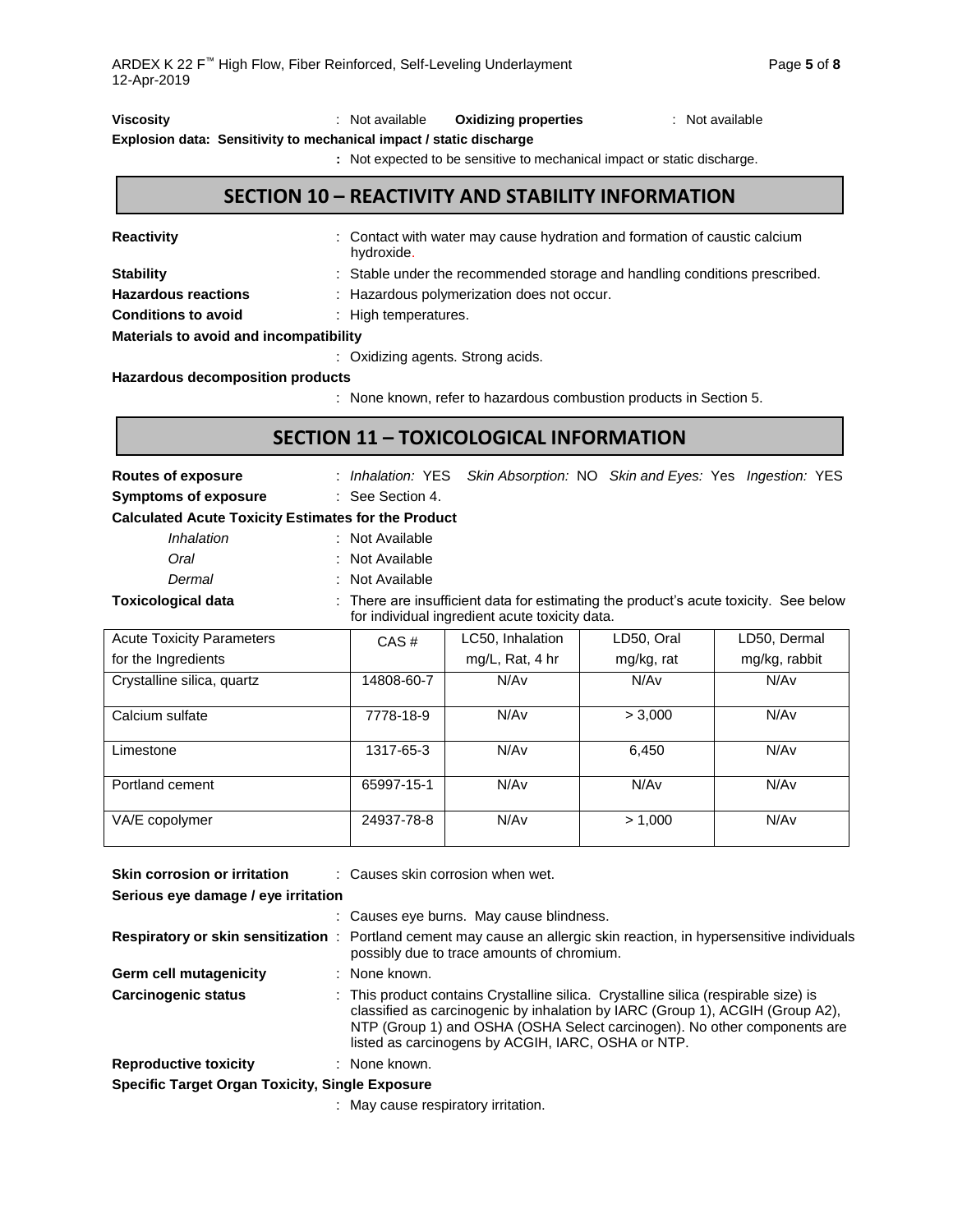### **Specific Target Organ Toxicity, Repeated Exposure**

|                               | : May cause lung damage (silicosis) upon repeated or prolonged exposure. Silicosis<br>may be accompanied by complications such as kidney damage and autoimmune<br>disorders. |
|-------------------------------|------------------------------------------------------------------------------------------------------------------------------------------------------------------------------|
| <b>Aspiration hazard</b>      | : None known.                                                                                                                                                                |
| <b>Additional information</b> | : N/Av                                                                                                                                                                       |

## **SECTION 12 – ECOLOGICAL INFORMATION**

| <b>Environmental effects</b>                         | : The product should not be allowed to enter drains or water courses or be<br>deposited where it can affect ground or surface waters. |
|------------------------------------------------------|---------------------------------------------------------------------------------------------------------------------------------------|
| Ecotoxicological                                     | : No data is available on the product itself.                                                                                         |
| <b>Ecotoxicity</b>                                   | : No data available.                                                                                                                  |
| <b>Biodegradability</b>                              | : No data available.                                                                                                                  |
| <b>Bioaccumulative potential:</b> No data available. |                                                                                                                                       |
| Mobility in soil                                     | : No data available.                                                                                                                  |
| <b>PBT and vPvB assessment</b>                       |                                                                                                                                       |
|                                                      | : No data available.                                                                                                                  |
| Other adverse effects                                | : No data available.                                                                                                                  |
|                                                      |                                                                                                                                       |

### **SECTION 13 – DISPOSAL CONSIDERATION**

| <b>Handling for disposal</b> | : Handle waste according to recommendations in Section 7.                                                                                                                                     |
|------------------------------|-----------------------------------------------------------------------------------------------------------------------------------------------------------------------------------------------|
| <b>Methods of disposal</b>   | : Dispose in accordance with all applicable federal, state, provincial and local<br>regulations. Contact your local, state, provincial or federal environmental agency<br>for specific rules. |
| Packaging                    | : Handle contaminated packaging in the same manner as the product.                                                                                                                            |
| <b>RCRA</b>                  | : For disposal of unused or waste material, check with local, state and federal<br>environmental agencies.                                                                                    |

## **SECTION 14 – TRANSPORTATION INFORMATION**

| Regulatory<br><b>Information</b>                      | <b>UN</b><br><b>Number</b> | <b>Shipping Name</b>                                                    | <b>Class</b> | Packing<br>Group | Label       |
|-------------------------------------------------------|----------------------------|-------------------------------------------------------------------------|--------------|------------------|-------------|
| <b>TDG</b>                                            | <b>None</b>                | This product is not regulated according to Canadian<br>TDG regulations. | <b>None</b>  | <b>None</b>      | <b>None</b> |
| <b>TDG</b><br><b>Additional</b><br><b>Information</b> | <b>None</b>                |                                                                         |              |                  |             |
| <b>49 CFR/DOT</b>                                     | <b>None</b>                | This product is not regulated according to US DOT<br>regulations.       | <b>None</b>  | <b>None</b>      | <b>None</b> |
| <b>49 CFR/DOT</b><br>Additional<br>Information        | <b>None</b>                |                                                                         |              |                  |             |

**Not regulated by IATA. Not a Marine Pollutant.**

## **SECTION 15 – REGULATORY INFORMATION**

### **Canadian Information:**

This product has been classified according to the hazard criteria of the Hazardous Products Regulations (HPR). This SDS contains all information required by the HPR.

Canadian Environmental Protection Act (CEPA) information: All ingredients listed appear on either the Domestic Substances List (DSL) or the Non- Domestic Substances List (NDSL).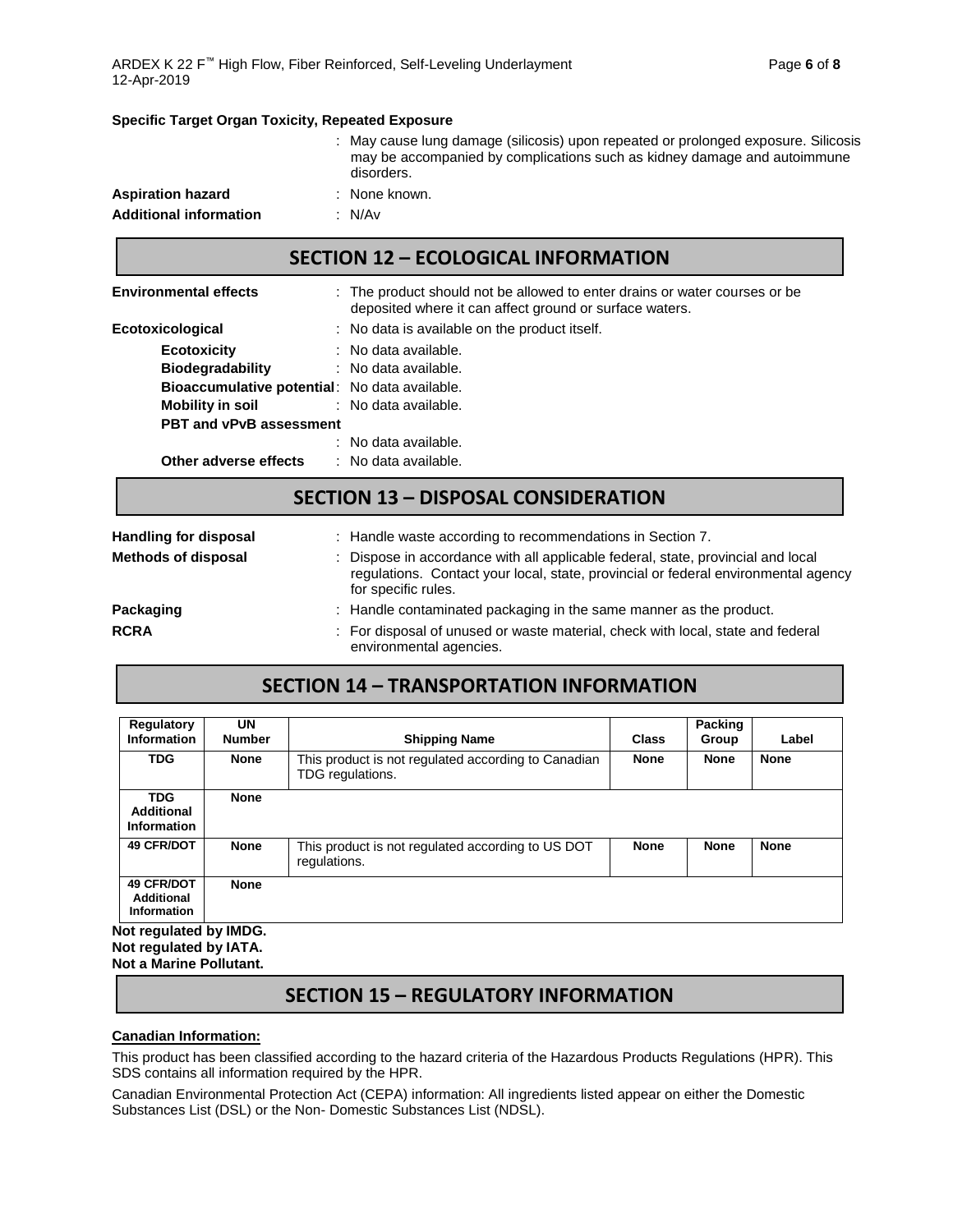### **US Federal Information:**

TSCA: All listed ingredients appear on the Toxic Substances Control Act (TSCA) inventory.

CERCLA Reportable Quantity (RQ) (40 CFR 117.302): None reported.

SARA TITLE III: Sec. 311 and 312, SDS Requirements, 40 CFR 370 Hazard Classes:

Immediate (Acute) health hazard

Chronic Health Hazard.

Under SARA Sections 311 and 312, the EPA has established threshold quantities for the reporting of hazardous chemicals. The current thresholds are 500 pounds or the threshold planning quantity (TPQ), whichever is lower, for extremely hazardous substances and 10,000 pounds for all other hazardous chemicals.

SARA TITLE III: Sec. 313, Toxic Chemicals Notification, 40 CFR 372: This material is not subject to SARA notification requirements, since it does not contain any Toxic Chemical constituents above *de minimus* concentrations.

U.S. State Right to Know Laws

California Proposition 65: See product label for information regarding Proposition 65.

Other State Right to Know Laws:

| Ingredient on State RTK Law? | CAS#       | CА | MA  | MΝ  | <b>NJ</b> | NY | PA  | <b>RI</b> |
|------------------------------|------------|----|-----|-----|-----------|----|-----|-----------|
| Crystalline silica, quartz   | 14808-60-7 | No | Yes | Yes | Yes       | No | Yes | Yes       |
| Calcium sulfate              | 7778-18-9  | No | Yes | No  | Yes       | No | Yes | <b>No</b> |
| Limestone                    | 1317-65-3  | No | Yes | No  | Yes       | No | Yes | Yes       |
| Portland cement              | 65997-15-1 | No | Yes | No  | Yes       | No | Yes | Yes       |

### **SECTION 16 – OTHER INFORMATION**

HMIS Rating The Severe : \* - Chronic Hazard 0 - Minimal 1 – Slight 2 – Moderate 3 – Serious 4 – Severe

*Health:* \*3 *Flammability* 0 *Physical Hazard* 1 PPE:

Gloves, safety glasses

**Legend :** ACGIH: American Conference of Governmental Industrial Hygienists

CAS: Chemical Abstract Services CERCLA: Comprehensive Environmental Response, Compensation, and Liability Act of 1980 CFR: Code of Federal Regulations DOT: Department of Transportation DSL: Domestic Substances List EPA: Environmental Protection Agency GHS: Globally Harmonized System HEPA: High Efficiency Particulate Air [filter] HMIS: Hazardous Materials Information System HPR: Hazardous Products Regulations IARC: International Agency for Research on Cancer Inh: Inhalation mg/L: milligrams per Liter (of air) mg/kg: milligrams per Kilogram (of body mass) N/Av: Not Available N/Ap: Not Applicable NFPA: National Fire Protection Association NIOSH: National Institute of Occupational Safety and Health NTP: National Toxicology Program OSHA: Occupational Safety and Health Administration PBT: Persistent, Bioaccumlative, and/or Toxic PEL: Permissible exposure limit PPE: Personal Protection Equipment RCRA: Resource Conservation and Recovery Act SARA: Superfund Amendments and Reauthorization Act STEL: Short Term Exposure Limit